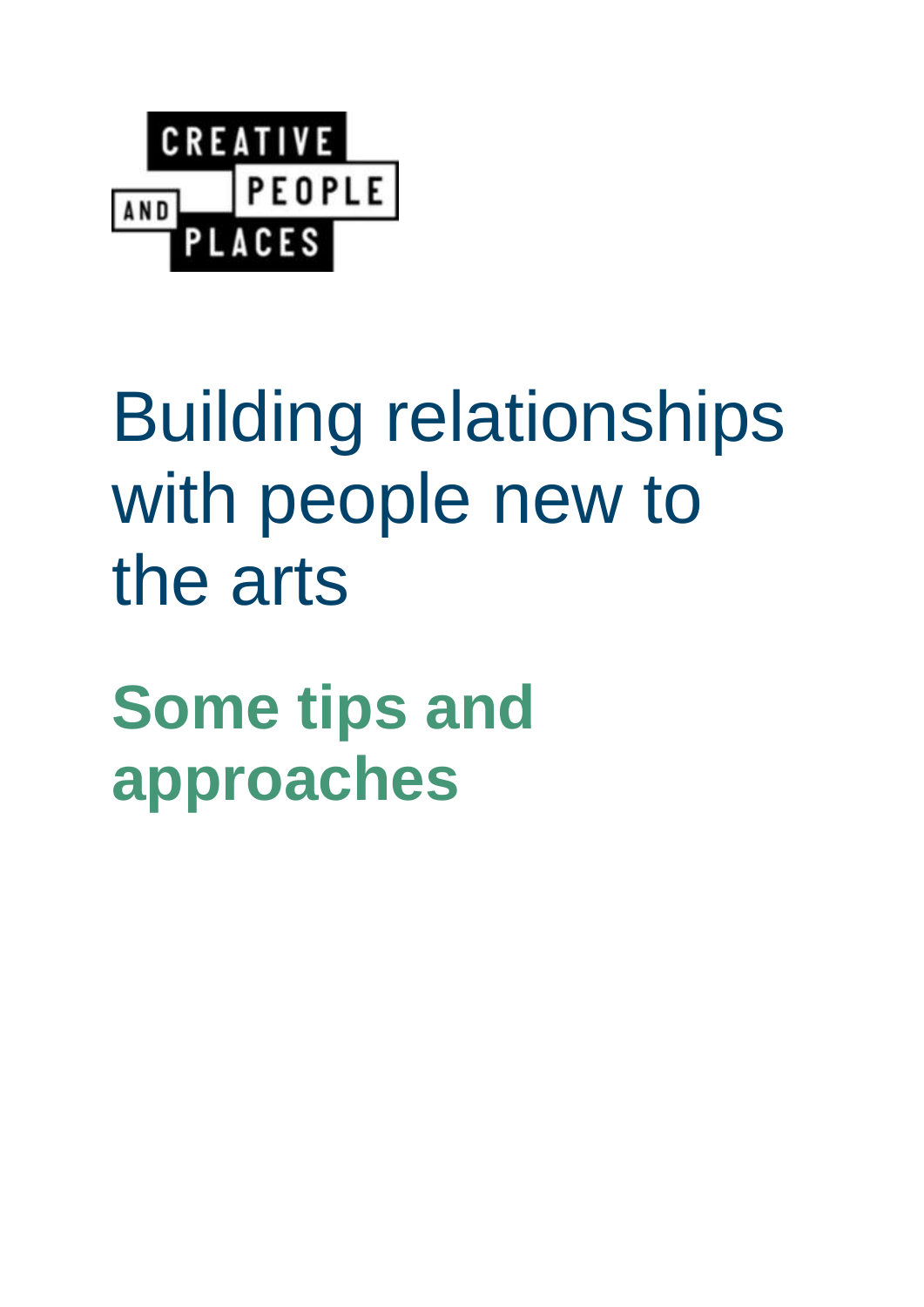# **Building relationships with people new to the arts**

**Creative People and Places (CPP) is at the Arts Marketing Association's conference in Edinburgh this week, with a panel session exploring how to develop relationships with people who don't currently engage in the arts.**

**Eleanor Turney spoke to the three panellists and other members of the CPP network about tips and approaches to engaging new audiences.**

# **Tips**

# **1. What questions are you asking?**

I tend not to say, would you like to start volunteering in the arts? Rather, I would say, would you like to see this place being more creative? What kind of events have you been to and liked? Would you like to see more things like that here? If you're building towards the same future, then people get behind that. *Helen Ball, Creative Barking and Dagenham*

# **2. Get out and about**

The thing we see as important is personal invitations – demystifying what we do and making it a bit more accessible. One of the things we do is called Community Conversations, and that's about staff members going to community groups – neighbourhood association meetings, over 55s groups, lunch clubs, a home educators group, the WI… those sorts of groups. We're making sure that we're regularly on as speakers at those. *Helen Willmott, Made in Corby*

# **3. Think about language**

I think there is a fundamental issue with referring to low engaged groups as 'hard to reach'. It suggests that the 'problem' is with them, somehow - when really the problem is with us (as an arts sector) not providing what that market segment wants (product, place, time, positioning, etc). *Jan Lennox, Creative People and Places Hounslow*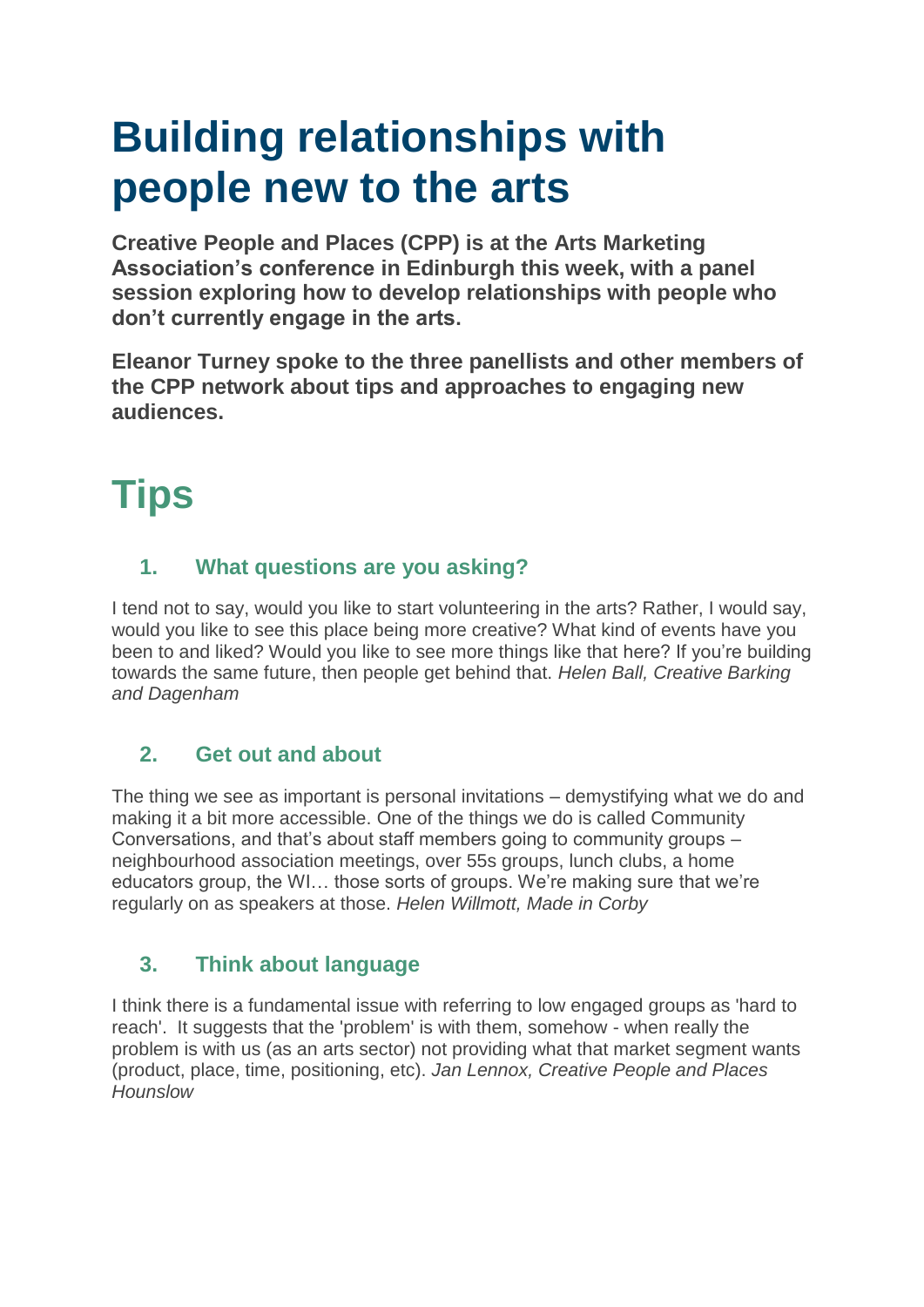#### **4. Get into schools**

One thing we've found really great in terms of reaching families, is book bags at schools. Primary schools send kids home with their homework in their book bags, and that's also how schools communicate with parents. Schools have complete control over what goes in them. If you ring up and explain what you're doing, it can be very fruitful. They don't let just anybody do that, and by getting a flyer into a book bag it kind of has the endorsement of the school, from the parents' point of view. *Helen Willmott, Made in Corby*

#### **5. New approaches**

Communities are generally not 'hard to reach', rather traditional models of engagement are less effective and need to be replaced by new approaches. Good planning and understanding how the community currently operates are important steps in effective engagement. *Andy Parkinson, Consilium (evaluator for bait)*

#### **6. What silent message is your marketing sending?**

When we create our marketing materials, we don't try and make them look really expensive. For most things we go to a cheap copy shop to get them done, and we design them in-house. It's about where you think your self-worth is, I suppose; this is something that goes around the CPP group a lot. If something's in a glossy brochure, some people don't think that's for them, because they don't feel like they're a glossy brochure person. *Helen Willmott, Made in Corby*

# **7. Emphasise that this stuff is fun!**

Lots of people do not engage with the arts and don't have a habit of actively searching for the cultural offer in the area. BUT, everyone likes having a great day out with friends and family – with a great atmosphere, great food, lots of fun, an opportunity to socialise and spend time together. So the 'fun' element is what we should be developing, offering high-quality arts in the setting that people are used to. It's a fun day out and should include all the attributes of a day out, such as: easy parking/accessible space/space for buggies/toilets/great food/etc. If these elements are right, people will enjoy the act that is put in front of them – and it can be a high quality arts experience that they will enjoy. *Elena Shampanova, Market Place*

# **8. Find the right partners**

The crucial part is finding the right contact – the right person, organisation or group to team up with. It's always best to rely on people who are already operating locally and know the area and people. Once you identify them, the next step is to come up with the most suitable and engaging activity or set of activities. Through workshops, discussions and similar activities, one can create a bond with the people attending, making them feel a part of the team. Combined word-of-mouth with social media campaign tends to bring people to events. *Milan Govedarica, Slough*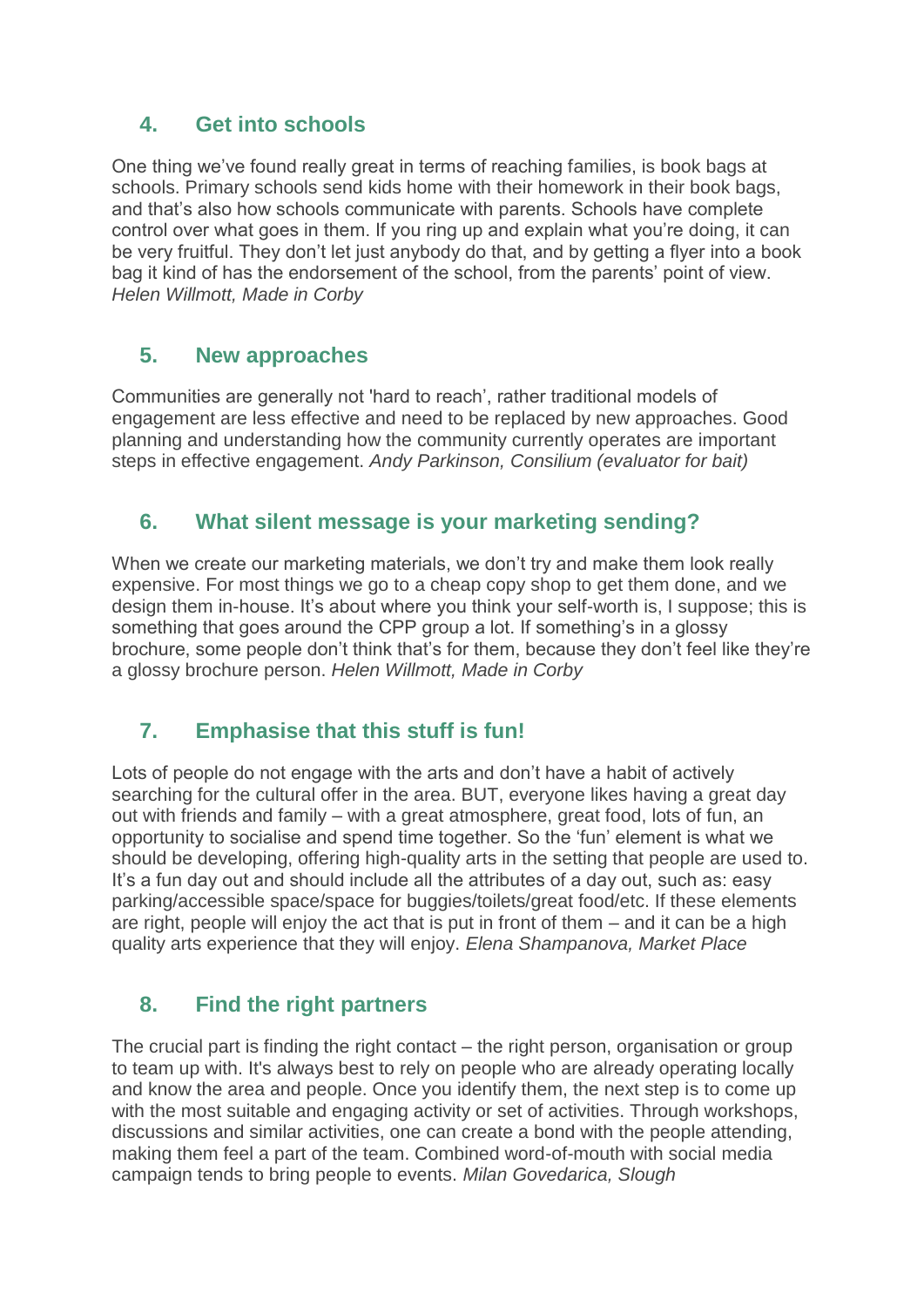#### **9. Be honest**

We're building our projects with people. They're giving their ideas. Quite often, people will make a suggestion and I have to say, that sounds great but I don't see how we could do that at the moment, but what we could do is go on a trip to look at how someone else has done something similar, and start to explore it more. Or I might bounce it back and ask them to find out more for themselves. *Helen Ball, Creative Barking and Dagenham*

#### **10. The personal touch**

There's a great thing – a really important thing – of saying to people, this is for you; being able to go to them and say, these are the things that we've got on in the next few months, and it'd be great to see you there. We're quite a small staff team, so we know that they will actually see us there. If I go and talk to some people, they'll come in and they'll see me there and know my name and have met me before. That's a huge bit of familiarity for people and that's really important. *Helen Willmott, Made in Corby*

#### **11. Co-creation is key**

Co-creating projects with the community is key to successful engagement. Having a group of people invested in the project, working alongside a professional artist and exploring their local setting/heritage/space through the arts is what gets people excited and involved, and brings their friends and family in. *Elena Shampanova, Market Place*

#### **12. Reach out in the right places**

Communities in CPP areas may (at the moment) be low or medium engaged with regards to the arts but will be engaged with other services and local 'offer'. The trick is to understand what services/agencies that low or medium engaged groups are engaging with and what approaches these services/agencies are using to develop a relationship and on-going dialogue. This often necessitates some element of mapping local services / agencies / offer and then using these channels and approaches. *Andy Parkinson*

#### **13. Harness the power of Facebook**

We specifically ask people at events, if you like this, can you mention it on Facebook, can you like our page, and next time we have an event like this can you share it and invite your friends? And people do actually do it. If you ask them in person, they really will do it. People realise that their friends might enjoy it, too. *Helen Willmott, Made in Corby*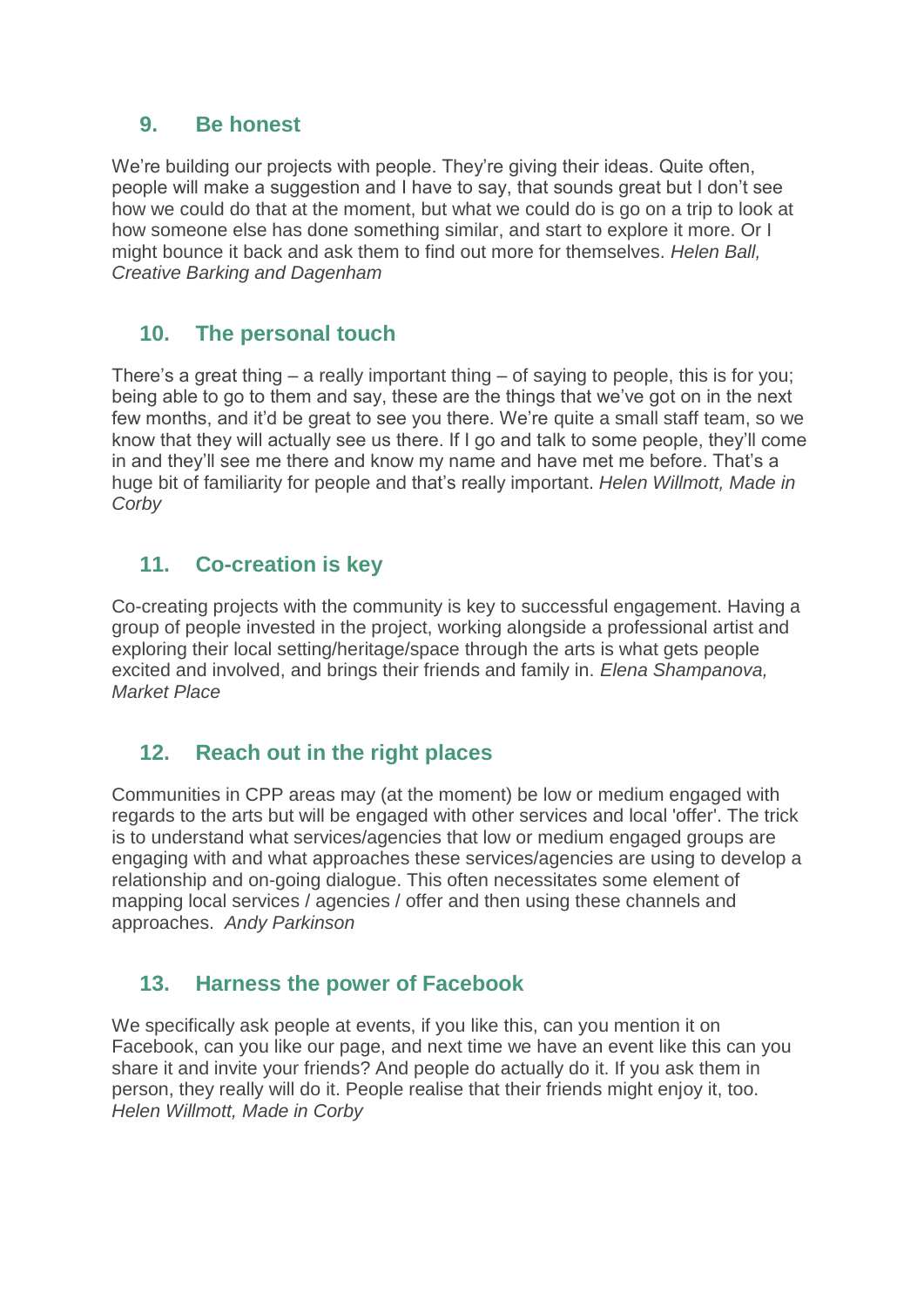#### **14. Don't be scared!**

Sometimes, people have fears about working with the public, that they'll suddenly be accountable to all of those people. You are accountable in the sense that you have to listen and respond, but you don't need to worry that your work is going to keep changing tack or anything. You just need to be clear about what's possible. There are millions more ideas than there is time to do everything, so it's not about needing to act on everything, it's about not being afraid to listen to comments. *Helen Ball, Creative Barking and Dagenham*

#### **15. Remove the risk**

Offer an opportunity to try something new without having to travel somewhere and without committing much money, but at the same time try to develop a culture of paying for the arts (so a combination of free/suggested donation/pay what you decide/keenly priced). Take away the risk in terms of space – at the beginning, the art needs to happen where people are – where they shop/walk/meet/hang out/eat – without them having to make a special effort of walking into a building. *Elena Shampanova, Market Place*

# **16. Demystify "The Artist"**

Every time we have an artist working with us, we ask them to film a very short video of themselves talking about the project. They go out on social media, and they're very much: here's an invitation to everyone to get involved. People can be scared of artists because they think art is for these fanciful people who live in London and are up in the clouds all the time. So, someone with a normal accent just talking to camera can be so helpful, especially when they are chatty and down-to-earth. In this world of decent camera phones, you don't need fancy equipment. It doesn't need to be a beautifully made and edited thing, it can just be two people having a chat. *Helen Willmott, Made in Corby*

# **17. Listen to people**

I think that co-production is really important – understanding how professionals, arts professionals and local people can work together. They inspire us, and we inspire them, because they are the experts of their own communities and their own lives, and they know what does and doesn't work for them. So, listen to people. *Karl Greenwood, Appetite*

#### **18. Don't give up!**

It takes time – a lot of time. Change will happen in baby steps, but it will happen! Don't be discouraged by lack of quick wins; it's a long journey and you need to take the audiences with you on that journey. *Elena Shampanova, Market Place*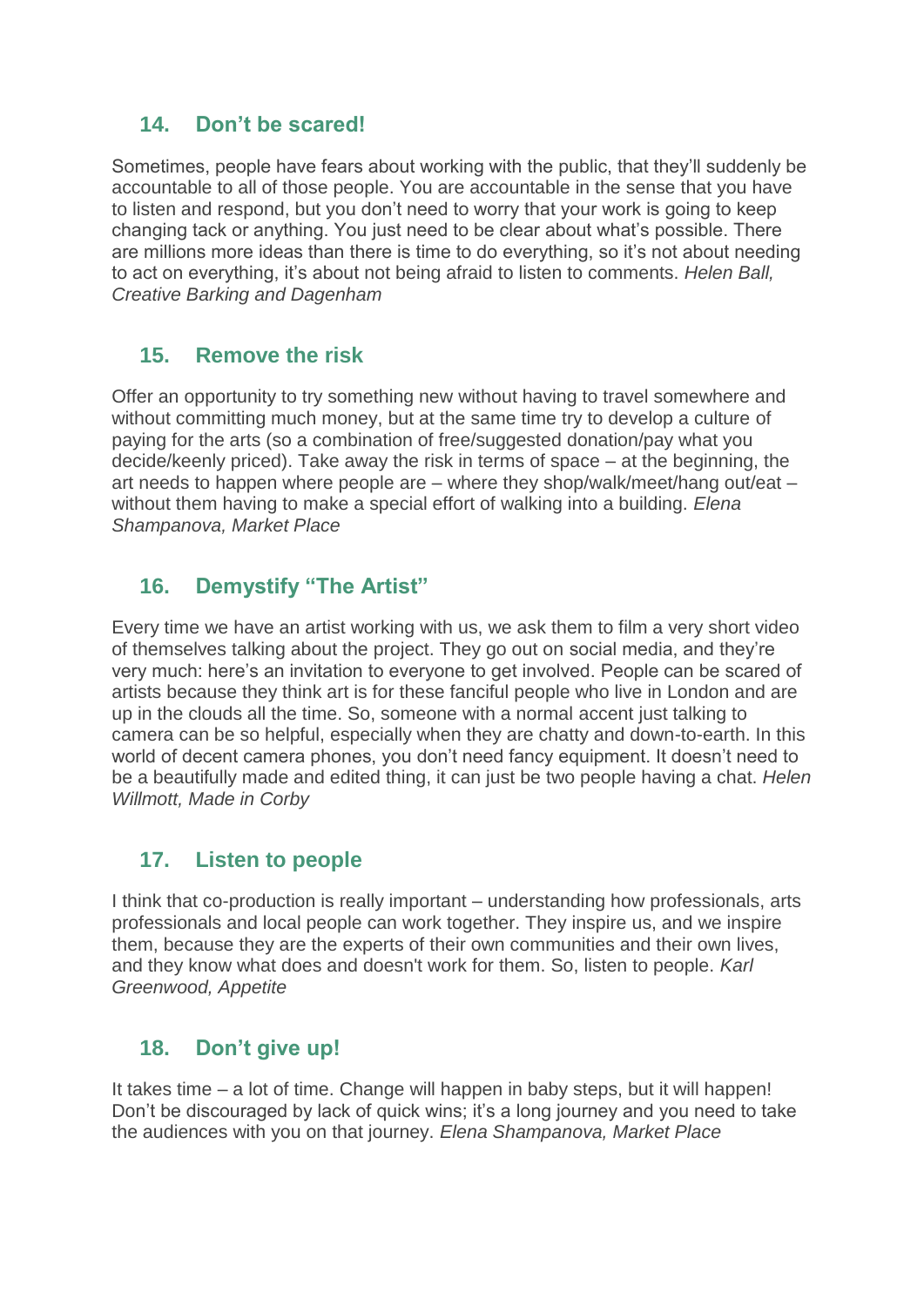# **Approaches**

#### **Appetite**

"Our approach has been to have 'appetite builders', where we made relationships with various community groups across the city and invited them along to 'taste' what was on offer. It was about starting a conversation, having a bit of debate about art, getting people to experience things they might have not experienced before. On the back of that, some of these groups said they'd be interested in working with Appetite, and we built it from there.

#### **Getting a taste for art**

We got some artists to give people a taste of their work, but also to take people to different locations and to see things in non-traditional venues – we had a group talk about street art in an empty factory, we had theatre in pubs. We were not telling people what we think is quality; it's about just getting people to have those kind of arts experiences. I think you've got to inspire people first, because if someone comes along and asks you to make decisions about something that you're not interested in, then you won't engage. We're trying to create inspiring spaces for people to get excited about the programme and what Appetite is about.

#### **Inspiration, inspiration, inspiration**

Our main goal to get people engaged and inspired and to see some new things, and create some kind of reference points. I think it's not about getting someone in a room, saying we want you to be part of this project, do you want to be involved? I think sometimes it's underestimated how important it is to get people inspired. Our vision is about inspiring more people into the arts and because people have got such negative ideas and perceptions about what art is, one of the major things that you've got to do is try and then offer some new possibilities or help transcend what they think art is.

I'm not saying that's the right model for everyone, and I'm not saying it's a perfect model, but I think in order to engage people, you've got to find a way to inspire them. The first thing you've got to do is to try and dismantle those negative perceptions, but for me that role of inspiration is probably the most important thing. Because it helps people to see art in a different way, but also to understand that art and culture are important to the city."

Karl Greenwood [karl@appetitestoke.co.uk](mailto:karl@appetitestoke.co.uk) <www.appetitestoke.co.uk>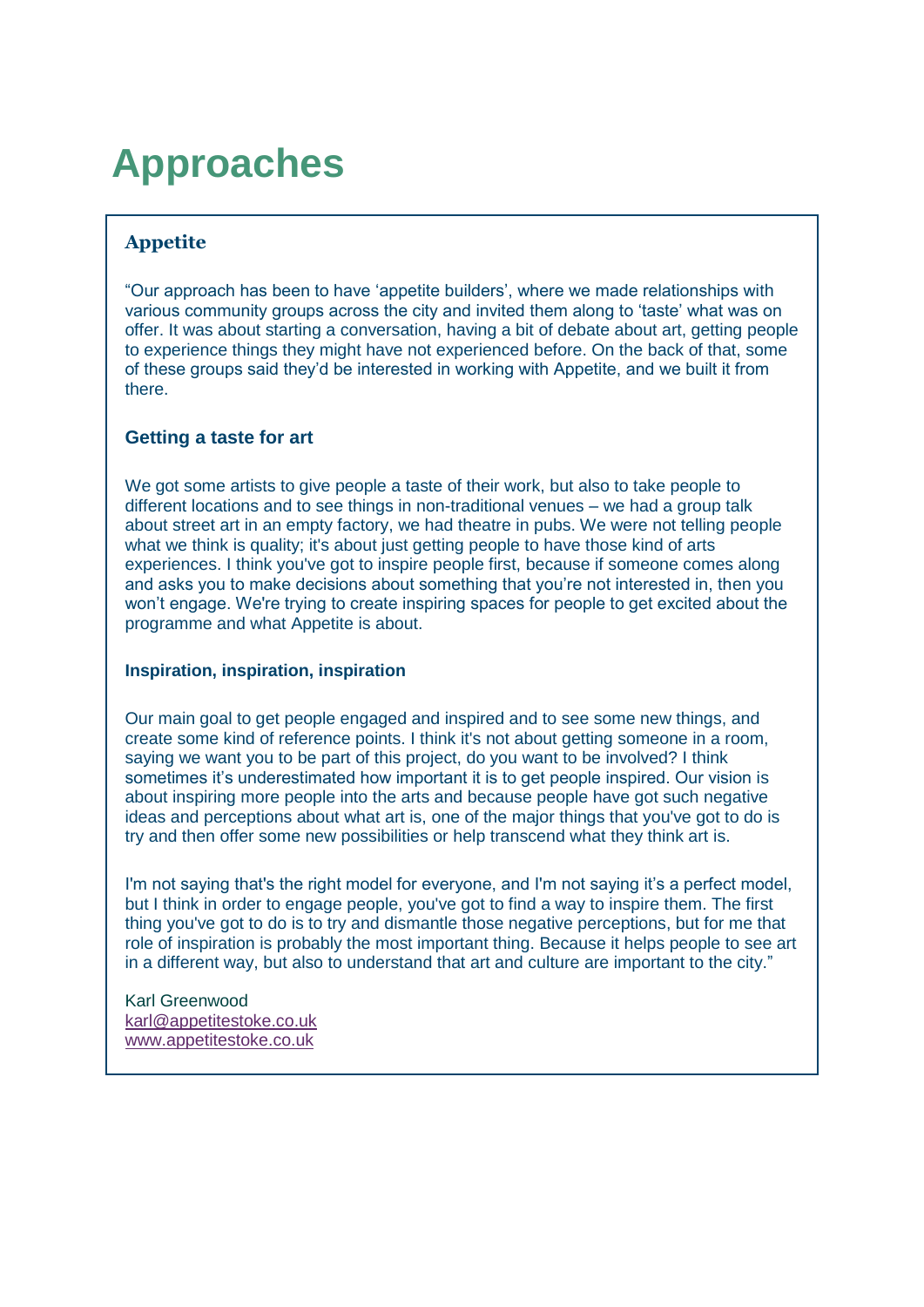#### **Creative Barking & Dagenham**

#### **Let the people choose**

"How we do try and reach new people? Well, our major strategy is that we let the public choose what we commission. Local residents are making the decisions about where the money goes. We manage that by including people in panels where they meet other local residents – every panel is 60% local residents. We call them 'cultural connectors' and we've recruited well over 100 people.

The requirement to be a cultural connector is just that you're over 16 and live in the area – or have a very strong connection to the place. The only other prerequisite is that you have a connection with our aims, which is to make the borough a more creative place to be; making more opportunities for the people who live here to explore their creativity; and making those things accessible to people who aren't normally interested.

A typical panel will consist of three cultural connectors, some kind of arts expert whose expertise is relevant to the style of commission, and then some local professionals – someone who works in regeneration or from a housing association, that type of thing. What we do is we create a mixed panel, recognising that everyone there has some kind of expertise, and they go through a briefing and shortlisting process etc, so that they learn to work together. It's them, with our facilitation, who decide ultimately that the shape of the programme is.

#### **Asking the right questions**

Often the decision that people make isn't the expectation they came into the process with. That's a great thing – it's not about being fixed, it's about interrogating together what the project could achieve, and then working out who can best deliver that. We do a lot of work to help people understand what it is that we're trying to achieve, and that takes a lot of ego out of the process. It helps people to think, could I see my friend coming to this?

We facilitate the panels. We're active on that, and we make sure that everyone gets to speak, etc. It's not just about the panels – we also ask people to come to meetings and to go on walkabouts with artists. We're quite open in that way. Even though you might not be at all of those things, people will know that they're welcome and that we welcome people being around."

Helen Ball [helen@creativebarkinganddagenham.org](mailto:helen@creativebarkinganddagenham.org) [www.creativebd.org.uk](file:///C:/Users/Tamsin/Google%20Drive/Shared%20CPP%20folder/Communications/Website%20content/Content%20development/www.creativebd.org.uk)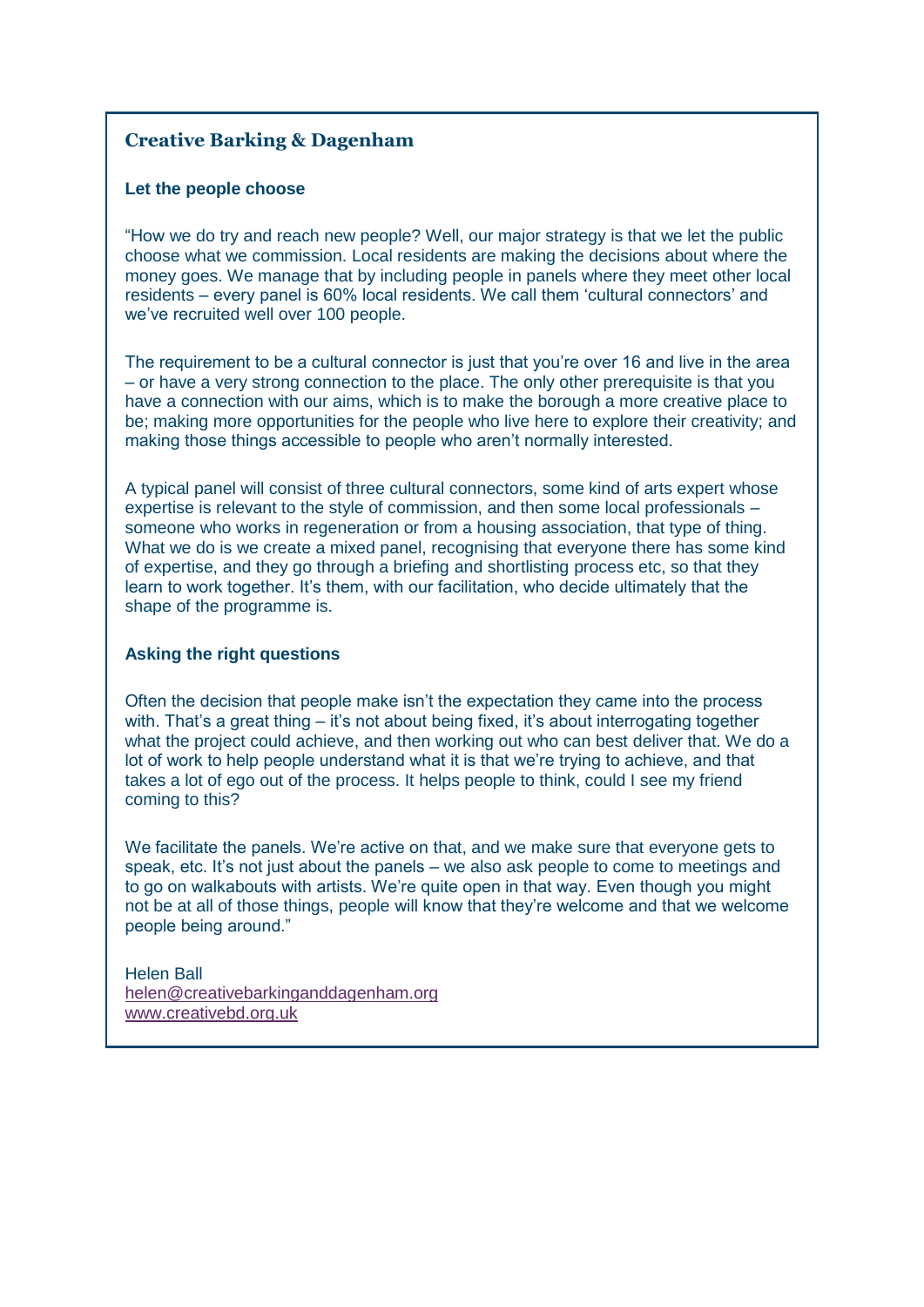#### **bait**

#### **Importance of partnership**

"Our approach has largely been a partnership model. There wasn't a traditional arts infrastructure here – for example, there aren't any National Portfolio Organisations. So we are working through partnerships with community and voluntary-led organisations and groups that people in the area know and trust.

We are partly funded through Northumberland County Council's public health department as well, which has meant that we are able to have a dedicated Arts for Health Manager on our staff team who is a mental health specialist. This knowledge has been invaluable to working with partners in the health and well-being sectors.

In terms of our partners, it's really important to have shared aims wanting to make a longterm difference to benefit people in South East Northumberland. Once we've established that common ground, it's then been important to work together to do the often 'invisible' groundwork to build confidence with people before embarking on a project together. Familiarity, trust and safety all need to be in place, working with trusted gate-openers and community leaders, programming work in familiar community spaces.

#### **Trust and time**

So how do we reach out to audiences? Well, interestingly, we rarely market the bait programme directly, but rather utilise known and trusted channels and networks, through our partners, to enable advocates to welcome people to take part. What we've found is that creates much more authentic reach because we're blending in – we're never positioning ourselves as the experts, but we learn and work with people.

Our mission is about creating long term change and we're really interested in that being driven by the people who live here. All of our projects are developed in partnership. bait is not leading the programme, but rather is brokering opportunities and supporting people to discover the arts, giving people practical tools to sustain longer term development."

Kathryn Goodfellow [kgoodfellow@woodhorn.org.uk](mailto:kgoodfellow@woodhorn.org.uk) www.baittime.to